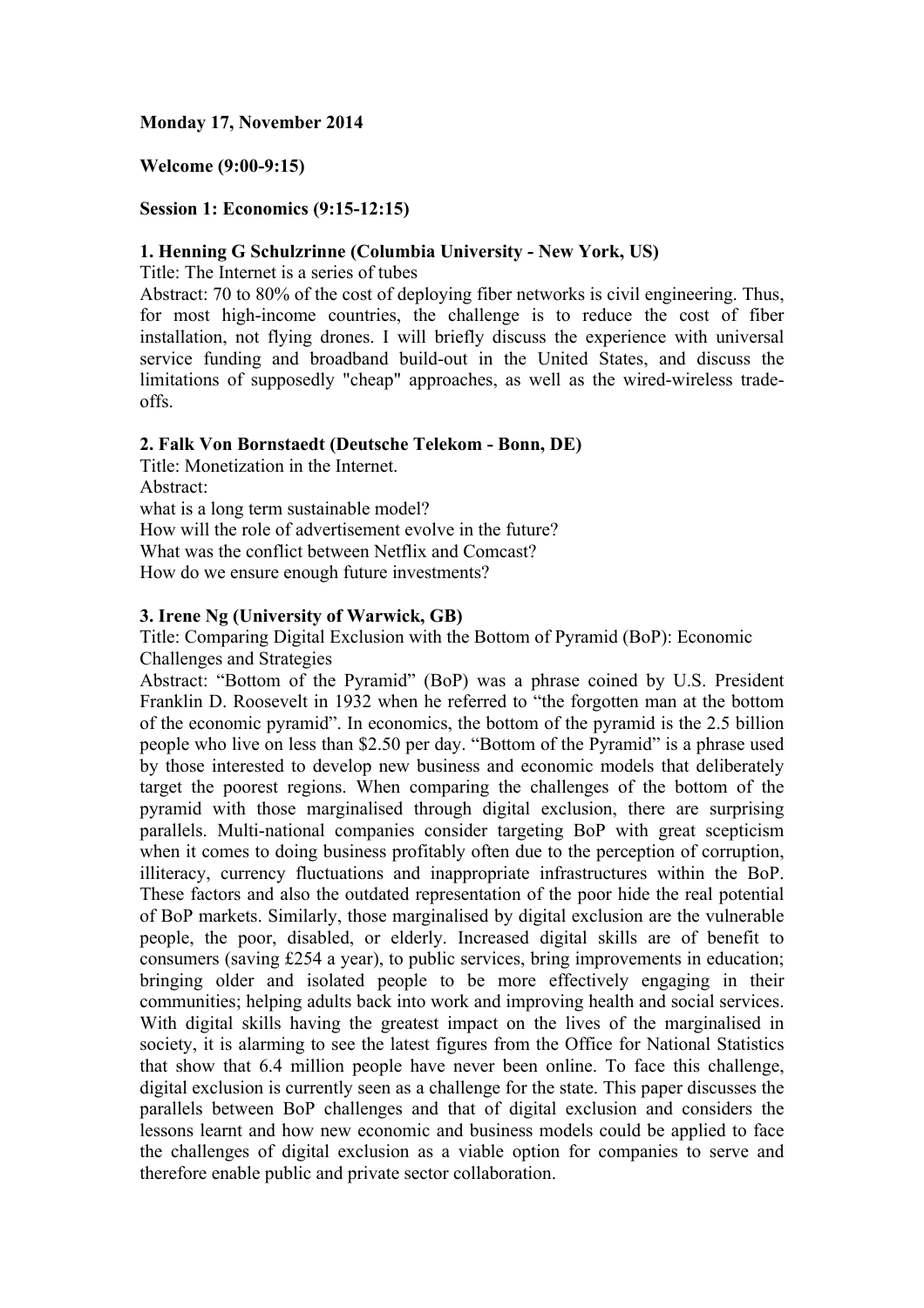# **4. Rüdiger Zarnekow (TU Berlin, DE)**

Title: Business models for broadband rollout Abstract:

- Should FTTH deployment be the midterm goal?
- How can business models foster broadband deployment?
- Can we enable gradual investment in rural areas?

# **5. Adam Wolisz (TU Berlin, DE)**

Title: Technical reasons for new data transmisison charging models

# **Session 2: Socio-technological (14:00-17:00)**

#### **1. Jon Crowcroft (University of Cambridge, GB)**

Title: Who you gonna call?

Abstract: As per ghostbusters, when unexpected things happen in society, it isn't obvious who to call. Indeed, BBN's report in to the events in NYC after 9/11 strongly advised against shutting off networks, based on data from emergency services that often, situational awareness was frequently based on data from citizens, as much as from specialists. This is common knowledge (see also Paradise built in hell, by Rebecca Sohit:

http://www.amazon.co.uk/Paradise-Built-Hell-Extraordinary-

Communities/dp/0143118072

One thing increasingly exercising interest is the shift from community to government as a social group grows beyond the level where trust via peer-pressure or just personal knowledge works - this is something that needs thought (one example well documented is the self-help networks that emerge after disasters, and the very bad things that happen when the first responders arrive and try to take over without

understanding the structures that have evolved - this transition applies in many arenas - even the Internet itself which didn't have very much spam or phishing or ddos till it hit a certain size – the emergence of anti-social or even byzantine behaviour is interesting and tools to combat it not well understood - think, also, Wikipedia edit wars, and non-terminating arguments in liquid democracy....

What could we learn and apply from those worlds in ours?

# **2. Georg Carle (TU München, DE)**

Title: Towards Trustworthy Internet for All

Abstract: It should be considered a basic human right to have access to trustworthy Internet services, being compliant with personal rights and interests of individuals concerning their data and meta-data. There are a variety of threats against the trustworthiness of Internet services, including the threat of systematic espionage from intelligence agencies. Network components from commercial vendors with closedsource software may have vulnerabilities due to software weaknesses and the possibility of backdoors. Service users do not know to which extent their data and meta-data is handled in a trustworthy manner by their service provider. In the talk, measures for improved trustworthiness of Internet services are discussed.

#### **3. Saleem Bhatti (University of St. Andrews, GB)**

Title: Energy usage for ICT for developing regions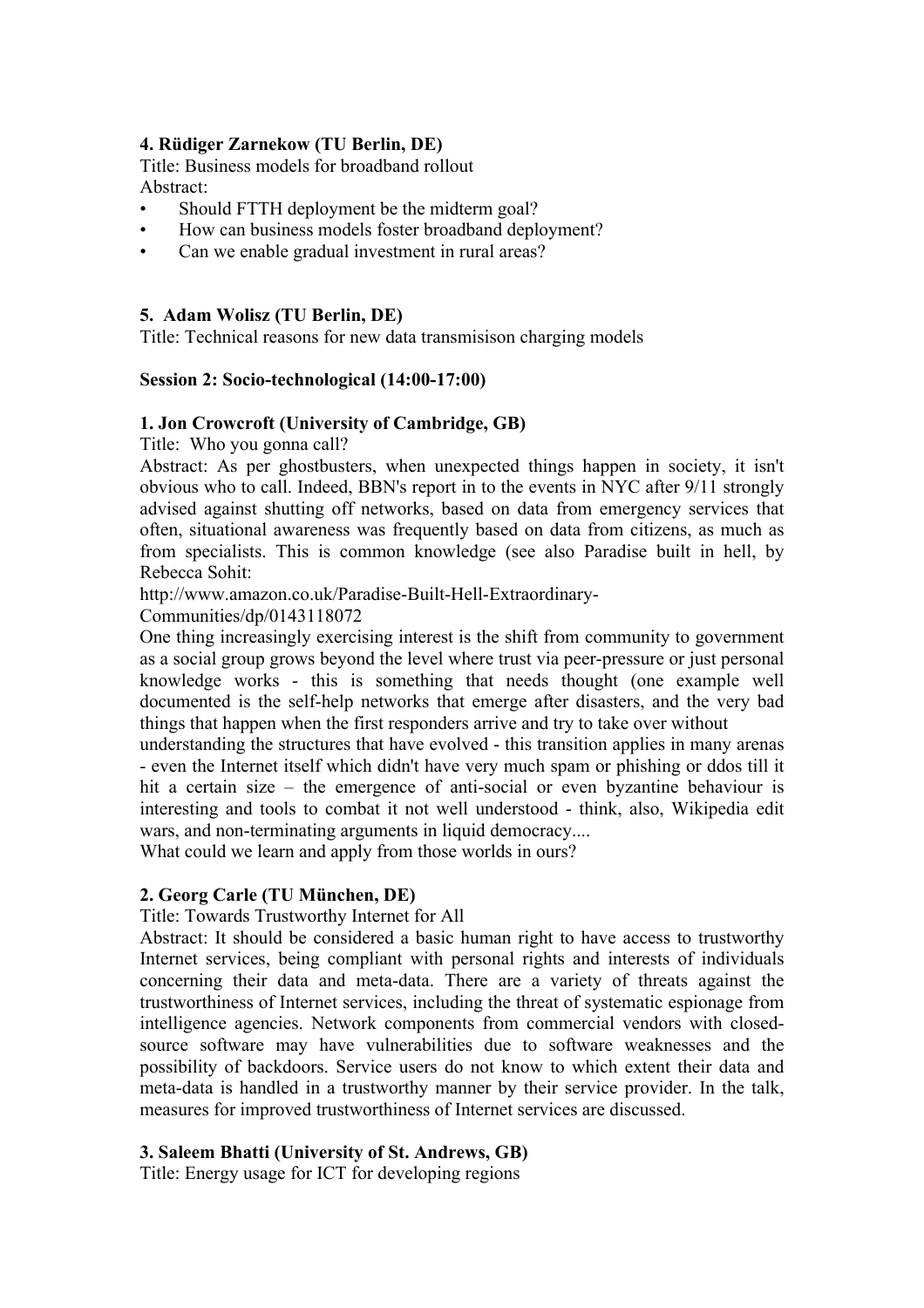- incentivising deployment in developing regions through a key application: healthcare

# **4. Fernando Ramos (University of Lisboa, PT)**

Title: The challenge of an Internet for all: can the grid be part of the solution?

Abstract: Around 80% of the worldwide population has access to electricity, a number that drops to 35% in the least developed countries. Nevertheless, in many developing countries the infrastructure exists, so the lines are already there. As such, in these countries power line communications (PLC) are arguably the only technology with a deployment cost comparable to wireless. This, we argue, makes it a technological solution worth exploring for Internet access.

Power grids today are being modernized through the introduction of communication networks dedicated to the management of energy transmission and distribution. Although the investment in smart grids today is concentrated in developed countries, smart grids may play an important role in the deployment of new electricity infrastructure in developing countries, by enabling more efficient operation and lower costs. For instance, in sparsely populated areas smart grids could enable a transition from one-off approaches to electrification (battery- or renewable energy-based electrification) to the development of community grids that then connect to the national grid.

In this talk I ask a question: can the grid be part of the solution for the challenge of global access to the Internet? Some opportunities seem to exist. For example, exploring the existing power lines for Internet access using PLC; or leveraging on the distributed, ad hoc nature of community smart grid networks to explore novel lowcost access solutions. But many challenges remain: is the overall cost of these solutions reasonable, when compared to the alternatives? Can the existing infrastructure in these countries really be of some use? With many open questions and several unsolved issues, there's quite a big room for discussion and debate on the topic.

# **5. Michael Fourman (University of Edinburgh)**

Title:What rights should we have to the Internet?

Abstract: I will review some previous positions on this question, propose that there should be a fundamental right to store, process, and communicate information, sketch the consequences of such a declaration, and, I hope, leave ample time for discussion.

References: http://www.nytimes.com/2012/01/05/opinion/internet-access-is-not-a-humanright.html http://cacm.acm.org/magazines/2013/6/164596-access-to-the-internet-is-a-humanright/fulltext http://www.who.int/mediacentre/factsheets/fs323/en/

# **6. Arjuna Sathiaseelan (University of Cambridge, GB)**

Title: Life in the Slow Lane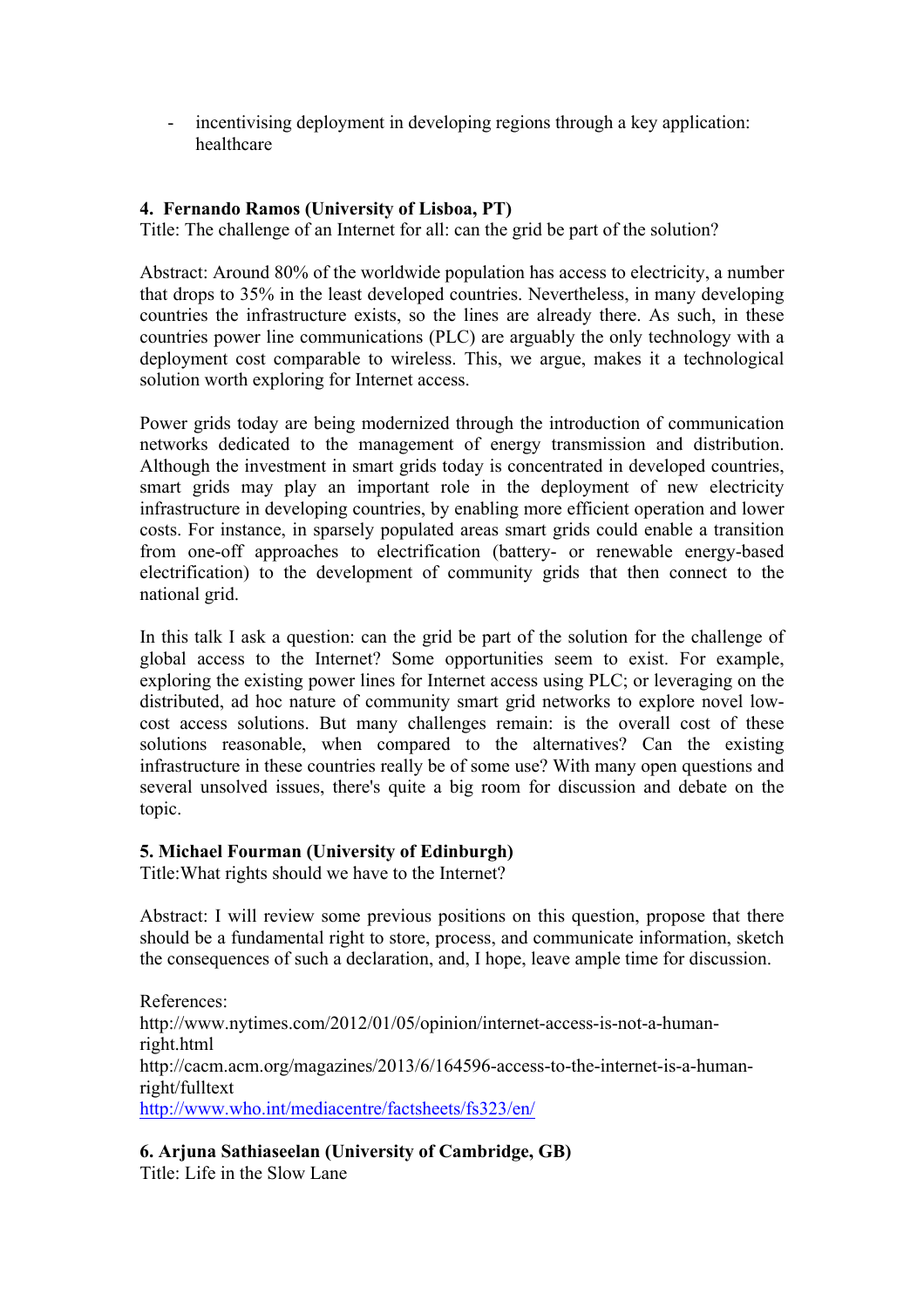The whole world is going fast - well our earth revolves at the same speed as before, I don't mean that but our lives are now in the fast lane – infact you need to be in the fast lane if you want to catch up with the others. However, there are still some who are yet to catch up and they have no lanes nor do they have any experience to know how to get into the lane! So – how would it be if we provide them an opportunity to catch up with us by opening up a slow lane?

# **Tuesday 18, November 2014**

#### **Session 3: Socio-technological (9:00-12:00)**

# **1. Renato Lo Cigno (University of Trento - DISI, IT)**

Title: Community Networks: Access to the Internet or a Different Internet Model? Abstract:

Is a different (from the global Internet and Cellular Networks) model for urban communications and networking conceivable? Can Community Networks, now flourishing in many parts of Europe and the world, be the next "big thing" in networking, for once considering the needs of people and urban evolution as a key element, and not as a side effect of technology or business? This talk introduces some of the new trends on people-driven communication efforts, such as community networks, ad-hoc multi hop networks (existing ones), community-based GSM networks, as alternatives to the business-based organization of the networks we daily use.

# **2. Roger Baig Vinas (Guifi.net - Barcelona, ES)**

Title: Guifi.net experiences

Abstract: Bottom-up initiatives have brought connectivity to places that otherwise would have been left disconnected for a long time. Community Networks, a particular case of Bottom-up, have ported the concepts of the commons and non-speculative access to telecommunication infrastructure, proposing a new model for designing, deploying and operating networks and developed the necessary tools to put in practice an entire economic ecosystem. The emergence of this telecommunication model opens the question how to integrate it in the, so far, unidimensional public-private debate, bringing new challenges in many fields such as the regulatory framework, the internet governance, the internet management, etc.

Community Networks have proved that they can contribute in great manner in reducing costs of internet expansion, thus to be able to play a significant role in achieving and affordable internet access for everyone. Nonetheless, to make this possible the model integration challenges must be addressed from a global perspective. The guifi.net members attending the Dagstuhl seminar, on behalf of the guifi.net community, would like to bring into the seminar's discussion some of these challenges, as well as share our conclusions of experiences.

#### **3. Leandro Navarro (Polytechnical University of Catalunya - Barcelona, ES)**

Title: Experiences and Research in Community Networking: the Community-Lab.net testbed

Abstract: Experiences, research challenges, lessons learned, from researchers working together with community network activists to understand, model, engineer and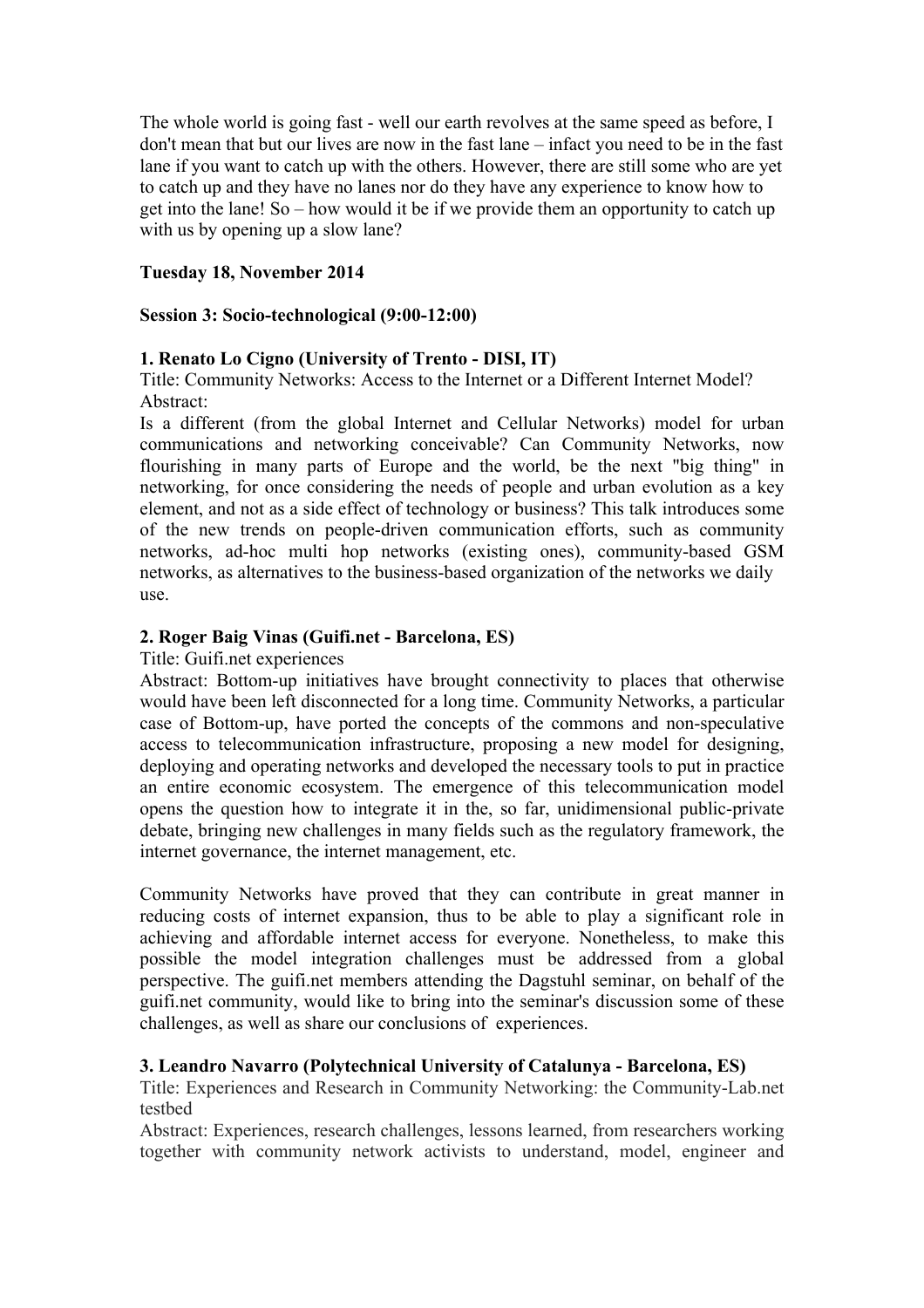experiment on sustainable ways to bootstrap connectivity and digital services at the scale of 7 billion people.

# **4. Mahesh Marina (University of Edinburgh, GB)**

Title: Some Challenges for Rural Broadband: Experience from Scotland

Abstract: In this talk, I'll give a short overview of our work on the Tegola project that focused on bringing wireless Internet access to some of the remotest parts of Scotland. I'll also briefly present our recent work on analysing mobile coverage in Scotland. I'll then reflect on the experience from these projects and outline some challenges for rural (mobile) broadband.

# **5. Marco Zennaro (ICTP - Trieste, IT)**

#### Title: ICT4D and TVWS

Abstract: TV White Spaces (TVWS) technology and regulation has the potential to make connectivity both technically and economically feasible in Developing Countries where affordable access remains a challenge. The superior propagation characteristics of TVWS technology make it particularly well suited to connecting remote communities. How will this new technology affect ICT4D projects? What are the research challenges in TVWS?

# **6. Leonardo Maccari (University of Trento - DISI, IT)**

Title: Decentralized, multi-hop networks: Are They really different from the Internet? Abstract:Community networks represent a bottom-up effort to build independent, community-owned network infrastructures. In light of the recent NSA scandal and the global trend towards centralization of networks and services, they have received large attention, since they represent a completely different approach. But are they effectively different? In this talk we will present some initial results on the study of some Wireless Community Network showing that they are indeed more centralized than they seem, both topologically and socially. How can we help the communities to build networks that are truly decentralized? Can they be used in critical situations, like repressive societies, and what are the alternatives we have now?

#### **Session 4: Technological (14:00-17:30)**

#### **1. Michael Welzl (University of Oslo, NO)**

Title: Bandwidth for free?

Abstract: This talk makes the point that there is quite an arsenal of mechanisms available to give users cheap or free access to bandwidth, and asks: which ones fit GAIA's purposes?

#### **2. Gareth Tyson (Queen Mary University, London)**

Title: "Can we fit the Internet in a box?"

Abstract: What is the Internet? If you ask a network engineer they would explain the many details of TCP/IP. However, the everyday person might likely respond with "Facebook", "Twitter" or "Netflix". This talk will explore the feasibility of capturing these applications and services in a single locally usable "Internet Box". The box will operate independently of the rest of the Internet, allowing those without traditional connectivity to use the "Internet" in an simulated and disconnected manner. If this is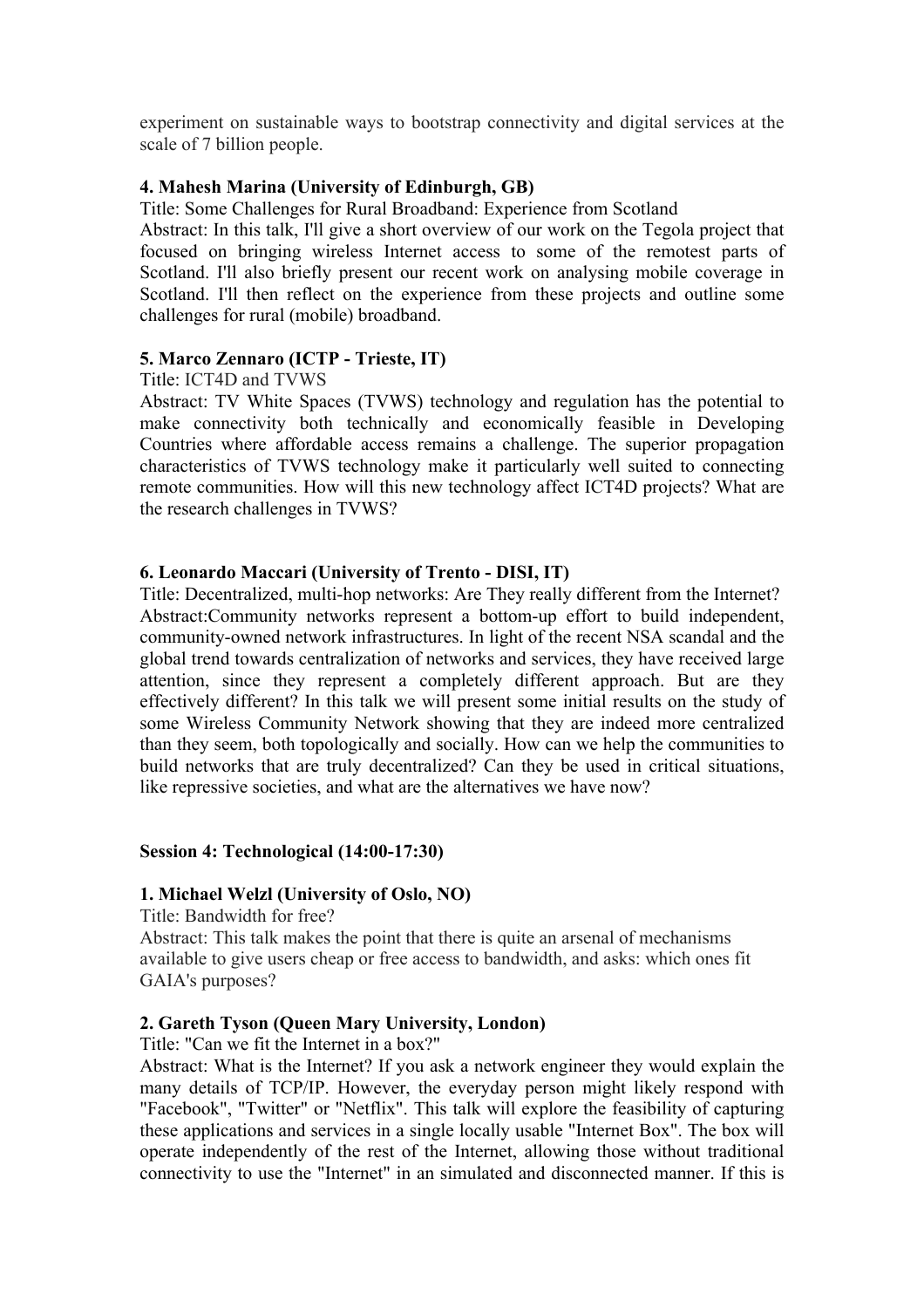proven feasible, many localities that possess no connectivity could hopefully start to use Internet services immediately. The talk will argue why this is a positive first step towards global access for all.

# **3. Jörg Ott (Aalto University, FI)**

Title: The Liberouter Neighborhood Networking Platform

# **4. Panayotis Antoniadis (ETH, Zurich)**

Title: An interdisciplinary perspective on DIY networking: the case of the Internet Jukebox

Abstract: The primary role of a local DIY network, can be either the provision of cheap Internet access, as in the case of most community wireless networks, or the support of local applications, as in the case of the liberouter or the piratebox. Depending on the choice of this primary role there is a wide variety of design options at different levels that will determine the successful deployment of such a network. In this talk I will report on recent efforts to bring together researchers and practitioners from various fields around the (hybrid) design of such local networks. I will focus on a novel application, the Internet Jukebox, that aims to combine the two possible roles of DIY networking, Internet access and local interactions, by offering a flexible interface for configuring the rules for sharing an Internet connection amongst a local community of users.

# **5. Karin Anna Hummel (ETH Zurich, CH)**

Title: Providing Connectivity or Avoiding Censorship by Mobile Peer-to-Peer Communication – Fiction or Practical Solution?

Abstract: Do-it-yourself delay tolerant networks that utilize user mobility to carry data are still an appealing participatory approach to provide multi-hop peer-to-peer connectivity when there is limited access to the Internet, or the access is unsecure as under repressive political regimes. Examples of limited Internet access are rural African and Indian regions. Another example recently covered in the media is Hongkong, where the basic-democratic movement makes indeed use of an ad-hoc communication technology to circumvent blocking of communication (cf. FireChat app).

To serve these application use cases, I introduce two possible system architectures for mobile peer-to-peer networks: with and without stationary data-boxes in addition to mobile carrier devices. Then, I raise the question about the practicality of peer-to-peer communication in the envisioned scenarios.

First, I discuss whether we have already a good understanding of mobility flows and contacts and whether these flows are sufficient to provide reasonable connectivity and network capacity. I will show how the cellular network can be utilized as a ubiquitous sensor of human mobility in principle, and exemplify the approach for a developing country, namely Ivory Coast leveraging mobile phone data provided by Orange Ivory Coast. In the second part, I will target technical obstacles for the deployment of mobile peer-to-peer communication with an emphasis on energy consumption.

**Wednesday 19, November 2014 Break-out Session (9:00-12:15) Topic:** As one of GAIA's aim (https://irtf.org/gaia), we have this goal: